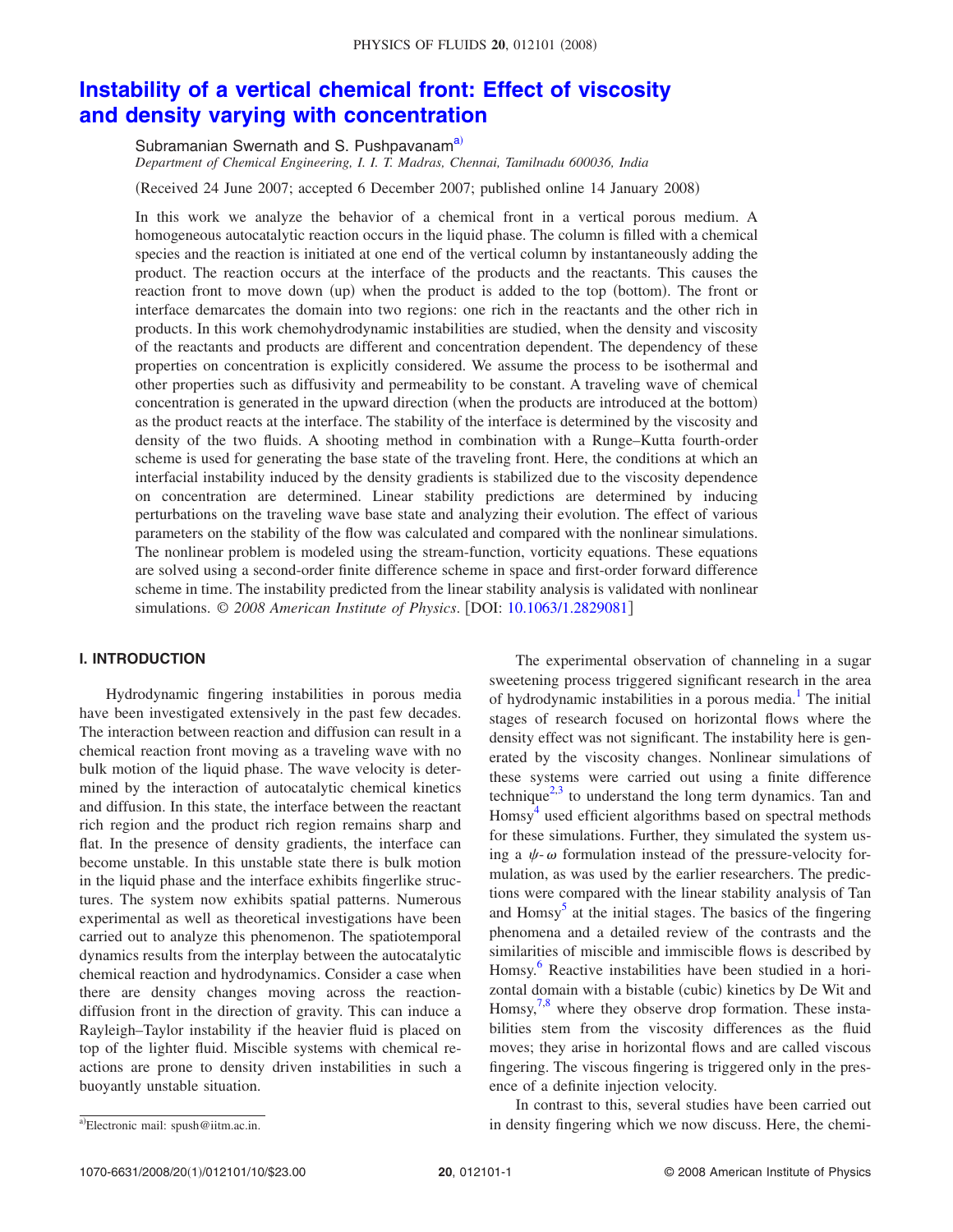cal front propagates in the vertical direction with no bulk motion of the fluid. Several experimental investigations have been carried out on the density fingering in an iodatearsenous acid (IAA) system.<sup>9</sup> Deceleration of some fingers resulting in the acceleration of their neighbors has been observed while doing a temporal evolution study.<sup>10</sup> Experimental predictions of spatial modes of instability was done and was compared with two-dimensional (2-D) Stokes simulations.<sup>11</sup> Upward propagating fronts were studied and the experimental results were compared with the linear stability analysis predictions.<sup>12</sup>

Theoretical studies in density fingering include isothermal as well as nonisothermal reactions. The effect of kinetic parameters on the onset of convection has been analyzed theoretically.<sup>13</sup> Linear stability analysis has been carried out using the full three-dimensional  $(3-D)$  Stokes equations<sup>14</sup> as well as using Darcy's law.<sup>15,16</sup> The front propagation was compared for both convective and convectionless fronts. Convective fronts were found to move faster with respect to a convectionless front.<sup>17</sup> Two-dimensional linear stability analysis was carried out and the results were compared with 3-D lattice Bhatnagar–Gross–Krook simulations.<sup>18</sup> Tracking the interface and its characteristics have been carried out using a free boundary problem formulation. The tangent angle and the perimeter of the front have been used as the analysis variables.<sup>19</sup> Nonisothermal effects along with the concentration effects on density have been studied in a laterally unbounded system. Linear stability analysis was carried out for this system.<sup>20</sup> The IAA system admits two steady states. In the absence of convection we have traveling front from the unstable steady state to the stable steady state. $^{21}$  The reaction term is represented using a compact kinetic expression that allows chemical fronts between two steady states. A one variable model representing the evolution of iodide concentration was found to be sufficient to describe the reaction an capable of producing fingering instabilities. $^{22}$  This work also discusses the generation of the sharp front which travels at a speed governed by diffusion if the hydrodynamic effects are absent. This cubic one variable kinetics representative of iodate-arsenous acid reaction is valid only for the case when arsenous acid is in excess. Some other reactions such as chlorite-tetrathionate  $(CT)^{23}$  and polymerization have been studied theoretically<sup>24</sup> and experimentally.<sup>25</sup> Experimental studies were carried out to study the factors affecting front shape, velocity, conversion, etc.<sup>25</sup> They observed different spin modes by varying the heat loss, initiator concentration, etc. In Ref. 24, they discuss the polymerization propagation fronts. The main focus of that work is on the experimental and theoretical study of the effect of convection on both upward and downward moving polymerization fronts. The viscosity variations were significant for the reactions they had considered. In polymerization reactions researchers have observed reactions propagating due to the thermal effects.<sup>26</sup> A theoretical study of thermal wave propagation in which chemical conversion occurs has been studied. $27$  They in turn determined analytically the structure of the wave, propagation velocity, amount of conversion, etc. Heat effects due to the reaction have been incorporated in some recent papers for IAA and CT reactions also.<sup>28–30</sup> Analysis using nonlinear

simulations in a vertical flow was done by De Wit $^{31}$  for the IAA kinetics with the viscosity of the solution assumed to be a constant. Drop formation was observed in the vertical geometry also by De Wit *et al.*<sup>32</sup> This was attributed to the form of kinetics which admitted two stable steady states. The Boussinesq approximation has been used in all the literature cited where the effect of density variation is considered only in the gravitational term. Pure density fingering was also discussed experimentally<sup>33</sup> and theoretically.<sup>34</sup> The simulations were carried out in Ref. 34 using the Stokes regime and here the dispersion curves varied as a function of time. In all the above studies viscosity was always assumed to be a constant in the vertical alignment. In this work we incorporate the viscosity dependency on concentration and seek the conditions under which it can stabilize a density unstable configuration. Such systems are important in the area of polymerization where viscosity changes significantly as the reaction occurs. The motivation for this study is to determine the conditions when viscosity changes can stabilize or amplify the instability in an unstable interface. There is no injection velocity in the density driven situation. Hence, viscous fingering is absent as the driving force required to generate the phenomenon will not come into the picture.

In Sec. II, we formulate the model of the system and recast the governing equations into their nondimensional counterparts. The viscosity and density are assumed to be functions of concentration. Diffusivity and permeability are assumed constant. In Sec. III, we generate the base state of the solution in the form of a traveling front. This shows a sharp change in concentration across the front. The effect of Da on the traveling front is analyzed. The next section discusses the linear stability of the wave. An infinitesimal disturbance is incorporated and the evolution of the disturbance is studied. The results are depicted as dispersion curves. Section V discusses the results obtained from nonlinear simulations. The predictions of the linear stability are validated with the nonlinear simulations. These simulations confirm that the linearly unstable system exhibit a fingered interface.

### **II. MODEL**

We consider a 2-D porous media filled with a reactant as shown in Fig. 1. The gravity field is aligned along the positive *x* direction as shown in the figure. The product species of concentration  $c_1^*$  is introduced at the bottom and thus invades the reactants lying in the upper portion of the porous medium. The reaction occurs only at the interface separating the two fluids since it is autocatalytic in nature and requires both reactants and products to progress. The interface of the system starts moving upwards as a traveling front with a constant velocity as time progresses. The stability of this interface separating the two fluids depends on the density of the two fluids. If the reactants are lighter than the products then we have a planar front. If the reactants are heavier than the products the system is unstable and the interface gets deformed in the presence of the slightest perturbation. The latter condition leads to the formation of fingered structures in the medium. These arise due to the classical Rayleigh– Taylor instability. This study focusses on theoretically ana-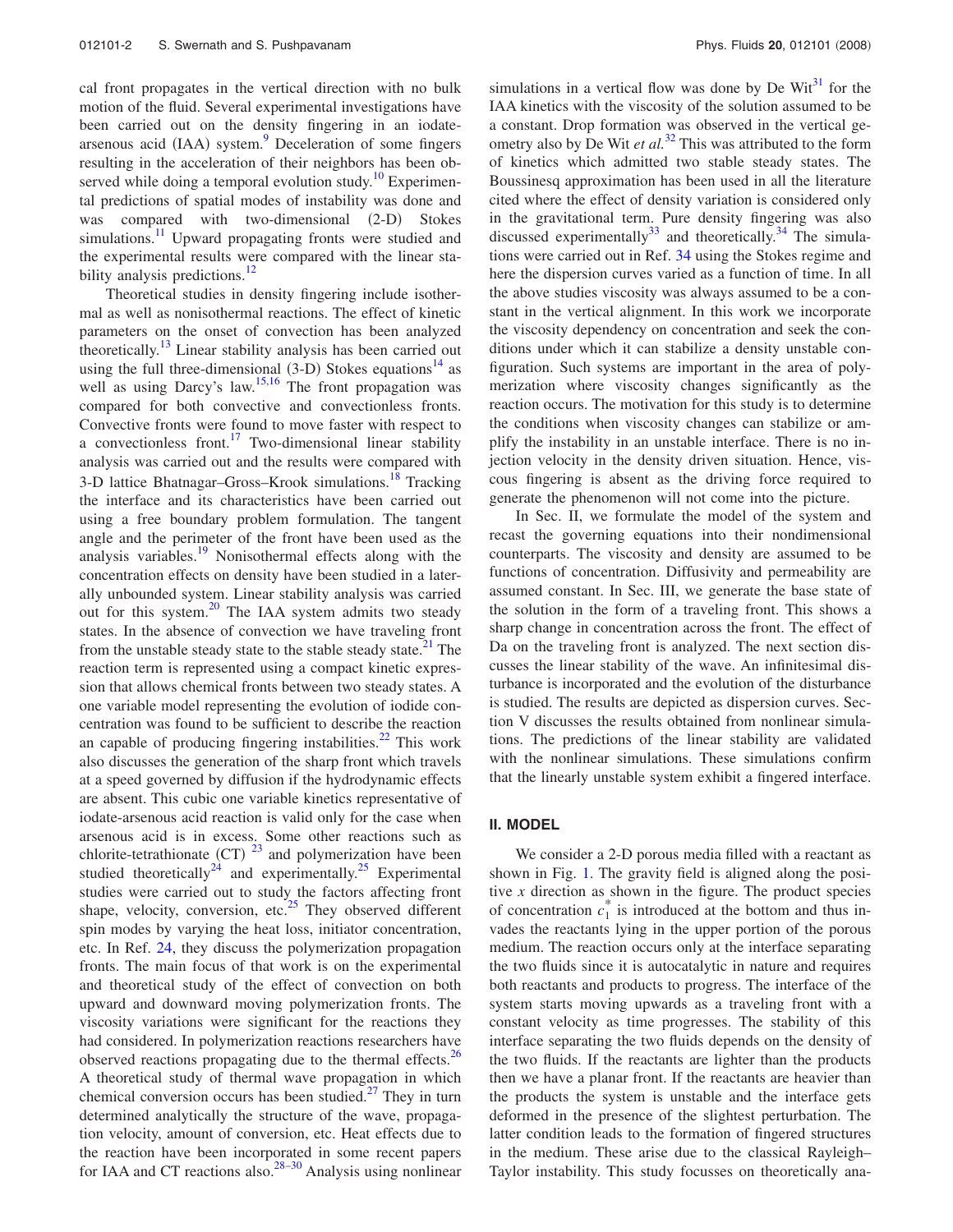

FIG. 1. Schematic model of the system under investigation.

lyzing the system behavior when both fluid density and viscosity vary with concentration. The system is governed by the continuity equation and the momentum equation in the form of Darcy's law. The transport of chemical species is represented by the convective-diffusion equation. We use the Boussinesq approximation where we include the effect of density dependence on concentration only in the gravity term of the momentum equation.

The equations which govern the fluid flow and the ones which represent the interactions between hydrodynamics and chemical reactions are now described.

The equation of continuity is

$$
\nabla^* \cdot \vec{u}^* = 0. \tag{1}
$$

For laminar flow, Darcy's law, which determines the pressure drop in a porous medium or a Hele-Shaw cell, can be written as

$$
\nabla^* P^* = -\frac{\mu^*}{K} \vec{u}^* + \rho^* g \vec{i_x}.
$$
 (2)

A convective-diffusion equation is used to describe the species transport and is given by

$$
\frac{\partial c^*}{\partial t^*} + \mathbf{\vec{u}}^* \cdot \nabla^* c^* = D \nabla^* c^* - k_r c^* (c^* - c_1^*)(c^* + d^*).
$$
 (3)

Here,  $c^*$  represents concentration of the product species. Similarly,  $\nabla^*$  represents gradient  $x^*$ ,  $y^*$  as independent variables. In this work the density and viscosity are both assumed to be dependent on concentration  $\rho^* = \rho(c^*)$  and  $\mu^* = \mu(c^*)$ . The other physical parameters such as permeability  $(K)$  and diffusion coefficient  $(D)$  are, however, assumed to be constant. The density is assumed to vary linearly with product concentration and the viscosity variation with the product concentration is taken to be exponential. The functional forms of these relationships are given below:

$$
\rho^*(c^*) = \rho_1^* + (\rho_0^* - \rho_1^*) \left[ 1 - \frac{c^*}{c_1^*} \right],
$$
  

$$
\mu^* = \mu_0^* e^{-Rc^*}.
$$
 (4)

A characteristic velocity *U* is defined such that it balances the viscous and buoyancy forces. This yields  $U = \Delta \rho^* g K / \nu^*$ , where  $\nu^* = \mu^* / \rho_0^*$  and  $\Delta \rho^* = (\rho_0^* - \rho_1^*) / \rho_0^*$ .

The characteristic length and time scales are chosen as  $L_{ch} = D/U$  and  $\tau_H = D/U^2$ , respectively.

The aspect ratio represented by *A* is defined as  $A = L_x/L_y$ . The dimensionless parameter Ra is defined as  $\Delta \rho^* \hat{L}_y^* K_g / \nu^* D$ . This represents a measure of the dimensionless width of the domain. The governing variables are nondimensionalized using these scales. The corresponding dimensionless variables are

$$
x = \frac{x^*}{L_{ch}}, \quad y = \frac{y^*}{L_{ch}}, \quad u = \frac{u^*}{U}, \quad t = \frac{t^*}{\tau_H},
$$

$$
P = \frac{P_1^* K}{\mu_0^* D}, \quad \rho = \frac{\rho^*}{\rho_0^*}, \quad c = \frac{c^*}{c_1^*}, \quad d = \frac{d^*}{c_1^*}
$$

This scaling is implemented whenever  $\rho_0 > \rho_1$ . The domain in the *x* direction varies from 0 to *A* Ra and in the *y* direction from 0 to Ra in the nondimensional representation. The governing equations after converting to their nondimensional form are recast as

$$
\nabla \cdot \vec{u} = 0. \tag{5}
$$

.

The momentum balance is of the form

$$
\nabla P = -\frac{\mu}{K}\vec{u} + (1-c)\vec{i_x},\tag{6}
$$

where  $\mu = \mu^* / \mu_0$ .

The species transport is given by

$$
\frac{\partial c}{\partial t} + \vec{u} \cdot \nabla c = \nabla^2 c - \text{Da } c(c - 1)(c + d),\tag{7}
$$

where  $Da = Dk_r c_1^{*2} / U^2$  represents the ratio of dispersive time scale to the reactive time scale. Da is called the Damköhler number. The equations are converted to streamfunctionvorticity or  $\psi$ - $\omega$  form using  $u = \frac{\partial \psi}{\partial y}$  and  $w = -\frac{\partial \psi}{\partial x}$ . The dimensionless equations in the streamfunction-vorticity formulation that describe the system are

$$
\nabla^2 \psi = R \left[ \frac{\partial \psi}{\partial x} \frac{\partial c}{\partial x} + \frac{\partial \psi}{\partial y} \frac{\partial c}{\partial y} \right] + \frac{1}{e^{-Rc}} \frac{\partial c}{\partial y},\tag{8}
$$

$$
\frac{\partial c}{\partial t} + \frac{\partial \psi}{\partial y} \frac{\partial c}{\partial x} - \frac{\partial \psi}{\partial x} \frac{\partial c}{\partial y} = \nabla^2 c - \text{Da } c(c - 1)(c + d). \tag{9}
$$

The system of Eqs.  $(8)$  and  $(9)$  are solved subject to initial and boundary conditions. The right-hand side of Eq.  $(8)$  represents the  $-\omega$  term. We need both these conditions for concentration. For the streamfunction, we need only boundary conditions. No conditions are required for the vorticity function as it is governed by an algebraic equation. For dynamic simulations, the domain in the *x* direction is divided into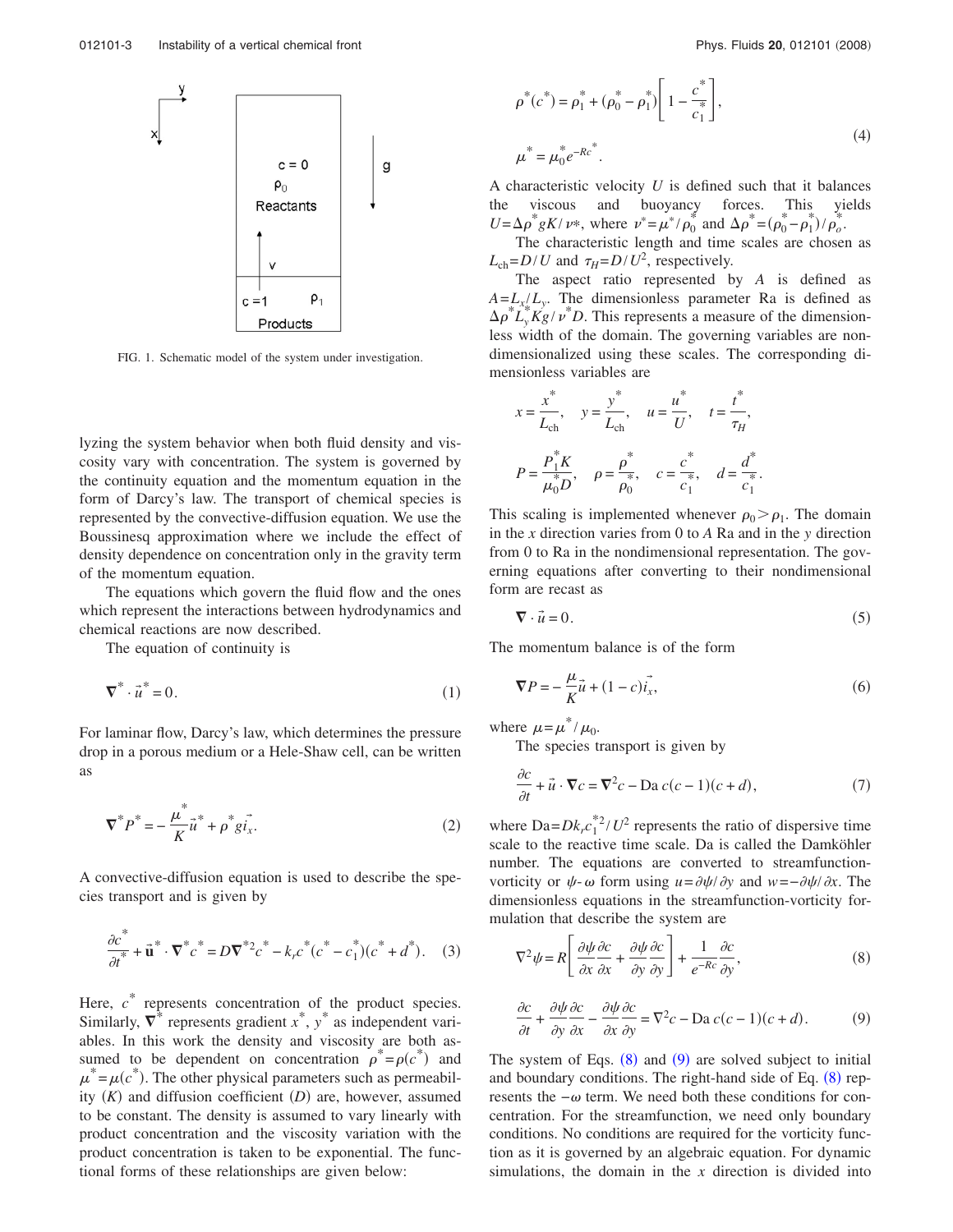three parts:  $(0, L_{i-1}^*), L_i^*$ , and  $(L_{i+1}^*, A \text{ Ra})$ . Here,  $L_i^*$  represents the *x* distance of the *i*th grid point from the top. The initial conditions at *t*=0 used for the simulations are

$$
0 < x < L_{i-1}^*, \quad c = 0,
$$
\n
$$
L_{i+1}^* < x < A \text{ Ra}, \quad c = 1.
$$
\n
$$
(10)
$$

Along  $x = L_i^*$ , we specify a random number in the range  $(0,1)$ which specifies the disturbance in the system. The random number generates the disturbance in the concentration. The evolution of concentration as time progresses is studied by numerically simulating the governing equations.

Along the boundaries  $x=0$  and  $x=A$  Ra, we use Dirichlet boundary conditions for concentration. We impose  $\psi=0$ along the boundaries  $x=0$  and  $x=A$  Ra. Periodic boundary conditions are applied along the *y* direction for both  $c$  and  $\psi$ . These can be represented mathematically as

$$
c(x = 0) = 0, \quad c(x = A \text{ Ra}) = 1,
$$
  
\n
$$
c(y = 0) = c(y = \text{Ra}), \quad \frac{dc}{dy}\Big|_{y=0} = \frac{dc}{dy}\Big|_{y=\text{Ra}},
$$
\n(11)

$$
\psi(x=0) = 0, \quad \psi(x=A \text{ Ra}) = 0,
$$
  
\n
$$
\psi(y=0) = \psi(y=\text{Ra}), \quad \frac{d\psi}{dy}\Big|_{y=0} = \frac{d\psi}{dy}\Big|_{y=\text{Ra}}.
$$
\n(12)

Typical values of various parameters that have been reported by experimentalists for IAA reactions are  $\rho_0 = 1.002 \text{ g/cm}^3$ ,  $\nu = 0.0099 \text{ cm}^2/\text{s}$ ,  $\Delta \rho = 1.3 \times 10^{-4}$ , Da=1.71, and *d*=0.0021. Similarly, in polymerization processes,<sup>24</sup> the typical values of various parameters are Ra=50, Prandtl number=10, and adiabatic temperature change=140. We observe that even a small difference in density is sufficient to trigger the hydrodynamic instability.

#### **III. TRAVELING FRONTS**

The system of Eqs.  $(5)-(7)$  admits a solution in the form of a traveling wave. The traveling front occurs in the absence of any convection or bulk motion and is induced primarily by the interaction of the autocatalytic chemical kinetics and diffusion in the system. This wave is one dimensional and is a chemical concentration wave. Equation  $(7)$  in the absence of convection admits two spatially uniform steady states: *c* =1 is a stable chemical steady state corresponding to the products and  $c=0$  is the unstable steady state corresponding to the reactants. $30$  The concentration wave is dependent on a single independent variable *z* given by  $z = x + vt$ , where *v* is the traveling front velocity. The spatial and temporal variation of concentration in this traveling wave can be written as  $c(x,t) = 1/1 + e^{-\sqrt{\frac{Da}{2}(x + vt)}$  in a spatially unbounded domain. The velocity *v* of the traveling wave is given by *v*  $=\sqrt{\text{Da}/2}(1+2d)$ <sup>16</sup> This represents physically the rate of movement of the interface in the upward direction due to the reaction at the interface. The governing equation which gen-



FIG. 2. Effect of Da on the traveling wave front.

erates the traveling wave is obtained from Eqs.  $(5)-(7)$ , assuming concentration is a function of only *z*. The traveling wave form is the solution of

$$
v\frac{dc_{ss}}{dz} = \frac{d^2c_{ss}}{dz^2} + \text{Da }f(c_{ss}),\tag{13}
$$

where  $f(c) = -c(c-1)(c+d)$ . The traveling wave solution of Eq.  $(13)$  for a finite domain is obtained by numerically solving Eq. (13) subject to suitable boundary conditions. Instead of the boundary conditions  $c(-\infty)=0$  and  $c(\infty)=1$  for the infinite domain, the conditions were chosen as  $c(-z_1)=0$  and  $c(z_1) = 1$ . The domain  $(-z_1, z_1)$  was varied by changing  $z_1$  to ensure the domain independence of the solution. The secondorder differential equation (13) is converted to two first-order ordinary differential equations and is solved as a boundary value problem. A shooting method in combination with the Runge–Kutta (fourth-order) method was used for numerically determining the traveling wave solution governed by Eq.  $(13)$ .

The traveling wave concentration and the gradient  $c_{ss} = c_{ss}(z)$ ,  $dc_{ss}(z)/dz$  are obtained directly at all the grid points in this method. The traveling front obtained numerically for finite domains is shown in Fig. 2 for  $Da = 0.01$  and Da=0.1 for  $d=0.1$ . The grid spacing used for the simulations is 1, but they were validated with other spacings of 0.5 and 2 to ensure grid space independence. The range of the domain to obtain a converged solution varied with Da. It was −135 to +135 for Da=0.01. This range was lower for a higher Da, as the wave front becomes sharp as we increase Da. The velocity of the wave increases and the total length of the domain required for the traveling wave to become domain independent reduced with an increase in Da. Figure 3 depicts the variation of viscosity, density and concentration as a function of  $z$  (traveling wave coordinate) for  $Da = 0.01$ . The density variation is very low, of the order of  $10^{-3}$ , and hence it is plotted on a separate scale on the right side.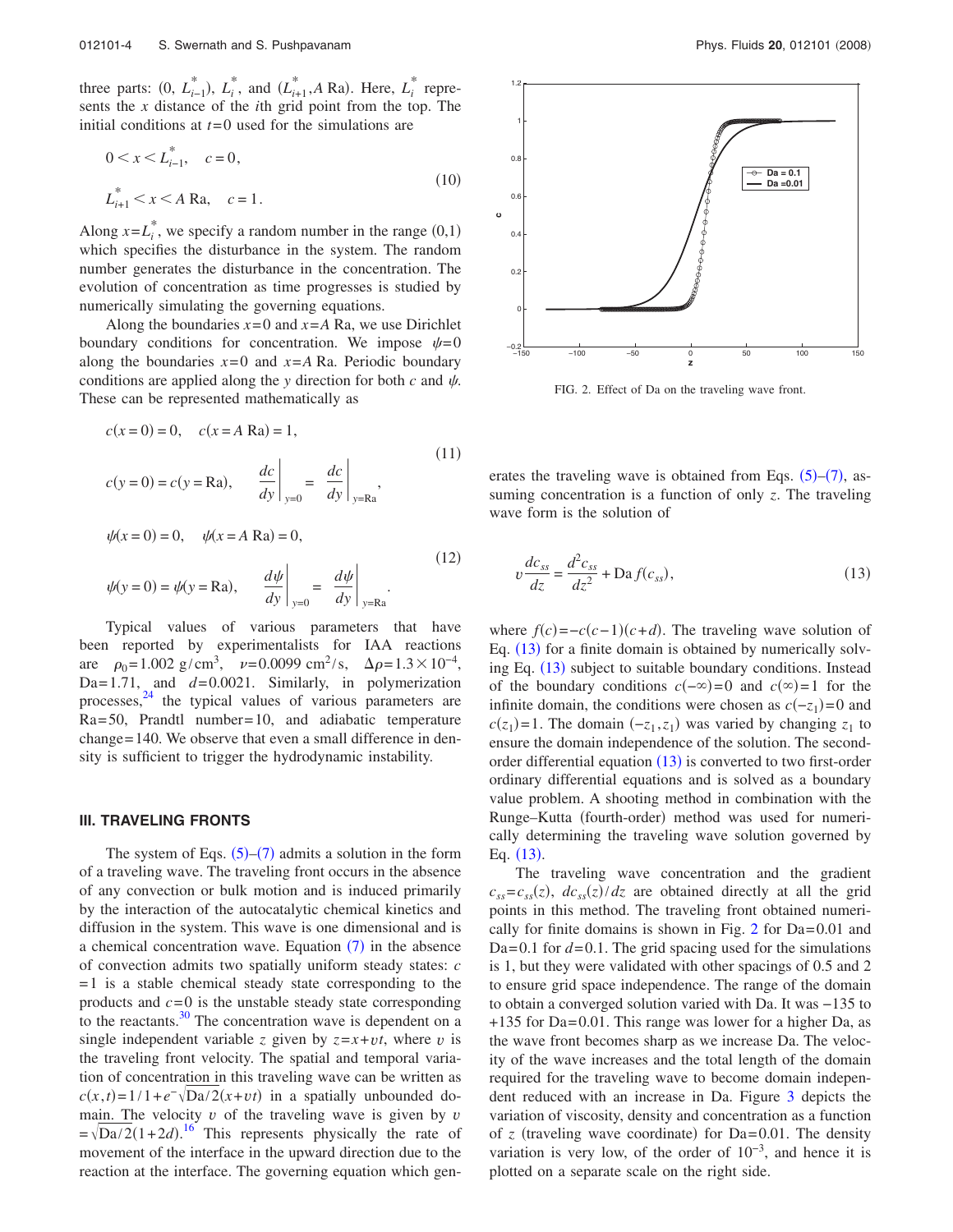

FIG. 3. Effect of  $\rho$ ,  $\mu$ ,  $c$  as a function of  $z$  (traveling wave coordinate).

#### **IV. LINEAR STABILITY**

The stability of the traveling wave obtained was determined to analyze the system behavior. A stable behavior implies that the concentration does not vary across the cross section and the concentration front moves as a planar front with a constant velocity. Linear stability analysis is used in our case for predicting the onset of stability. Instability is characterized by the interface (the surface separating the  $c=0$  and  $c=1$  regions) deforming as fingers and accompanied by the onset of convection. A spatial perturbation is given to the variables and its evolution is studied. The base state is the traveling wave obtained numerically in the previous section for a finite domain. This base state corresponds to

$$
u_{ss} = 0
$$
,  $w_{ss} = 0$ ,  $c_{ss} = c_{ss}(z)$ , and  $p_{ss} = p_{ss}(z)$ .

We analyze the deviation of the variables from this base state. These are defined as

$$
\widetilde{c} = c - c_{ss},
$$
  
\n
$$
\widetilde{u} = u - u_{ss},
$$
  
\n
$$
\widetilde{w} = w - w_{ss},
$$
\n(14)

$$
\widetilde{P} = P - P_{ss}.
$$

The viscosity variation with concentration is linearized as

$$
\mu = \mu_{ss} + \left. \frac{d\mu}{dc} \right|_{ss} \tilde{c}.
$$
 (15)

Substituting Eqs.  $(14)$  in Eqs.  $(5)-(7)$  and subtracting the base state values, we obtain the system of equations that describe how the perturbations evolve with time and space:

$$
\frac{\partial \widetilde{u}}{\partial z} + \frac{\partial \widetilde{w}}{\partial y} = 0,\tag{16}
$$

$$
\frac{\partial \widetilde{P}}{\partial z} = -\mu_{ss}\widetilde{u} - \widetilde{c},\tag{17a}
$$

$$
\frac{\partial \widetilde{P}}{\partial y} = -\mu_{ss}\widetilde{w},\tag{17b}
$$

$$
\frac{\partial \widetilde{c}}{\partial t} + v \frac{\partial \widetilde{c}}{\partial z} + \widetilde{u} \frac{\partial c_{ss}}{\partial z} = \frac{\partial^2 \widetilde{c}}{\partial z^2} + \frac{\partial^2 \widetilde{c}}{\partial y^2} - \text{Da} \left. \frac{\partial f}{\partial c} \right|_{ss} \widetilde{c}.
$$
 (18)

We seek solutions for Eqs.  $(16)$ – $(18)$  in the form of normal modes; i.e., with a periodic dependency in the *y* direction. The deviation of the variables is taken to be of the form

$$
\begin{aligned}\n\tilde{c}(z, y, t) &= \overline{c}(z)e^{\sigma t}e^{iky}, \\
\tilde{u}(z, y, t) &= \overline{u}(z)e^{\sigma t}e^{iky}, \\
\tilde{w}(z, y, t) &= \overline{w}(z)e^{\sigma t}e^{iky}, \\
\tilde{P}(z, y, t) &= \overline{P}(z)e^{\sigma t}e^{iky},\n\end{aligned}
$$
\n(19)

with  $\sigma$  representing the growth rate of the disturbances and  $k$ representing the wave number. We eliminate  $\overline{w}$  and  $\overline{P}$  from Eqs.  $(16)$ – $(18)$  and obtain the final set of ordinary differential equations that determine the linear stability as

$$
\frac{d^2\overline{u}}{dz^2} + \frac{1}{\mu_{ss}} \frac{d\mu_{ss}}{dz} \frac{d\overline{u}}{dz} - k^2 \overline{u} - \frac{k^2}{\mu_{ss}} \overline{c} = 0, \qquad (20)
$$

$$
\frac{d^2\overline{c}}{dz^2} - k^2\overline{c} - v\frac{d\overline{c}}{dz} - \overline{u}\frac{dc_{ss}}{dz} - Da\frac{\partial f}{\partial c}\overline{c} = \sigma\overline{c}.
$$
 (21)

Equations  $(20)$  and  $(21)$  are discretized using a second-order central finite difference. These are written for each individual node. This results in 2*m* equations for a total of *m* nodes in the *x* direction. The equations can be expressed in the general matrix form as

$$
(A)\left(\frac{\overline{u}}{c}\right) = \sigma \left(\begin{array}{cc} 0 & 0\\ 0 & 1 \end{array}\right) \left(\frac{\overline{u}}{c}\right). \tag{22}
$$

Equation (22) represents a generalized eigenvalue problem that can be written mathematically as  $Ax = \sigma Bx$ . The largest eigenvalue  $\sigma$  of the matrix  $A$  is obtained for various wave numbers *k*. When this is negative the system is stable since all the other eigenvalues are also negative. The numerical code used for obtaining the maximum eigenvalue is developed in MATLAB® . The dependency of the growth constant, i.e., the largest eigenvalue of *A* on *k*, is depicted as dispersion curves.

Figure 4 shows the dispersion curves for two situations for the parameters Da=0.01,  $d=0.1$ , and  $R=0$ . The first situation consists of heavier products introduced at the bottom of the chamber filled with lighter reactants. Here, the heavier products lie below the lighter reactants resulting in a gravitationally (density) stable situation. The dispersion curve lies entirely below the *x* axis with the maximum eigenvalue always being negative. This is depicted as a line with circles in Fig. 4. In the second case, we have the chamber filled with reactants, and the products which are lighter than the reactants are introduced at the bottom. Here, the system shows density induced instability and the dispersion curve (depicted as solid line) has a maxima above the *z* axis. This results in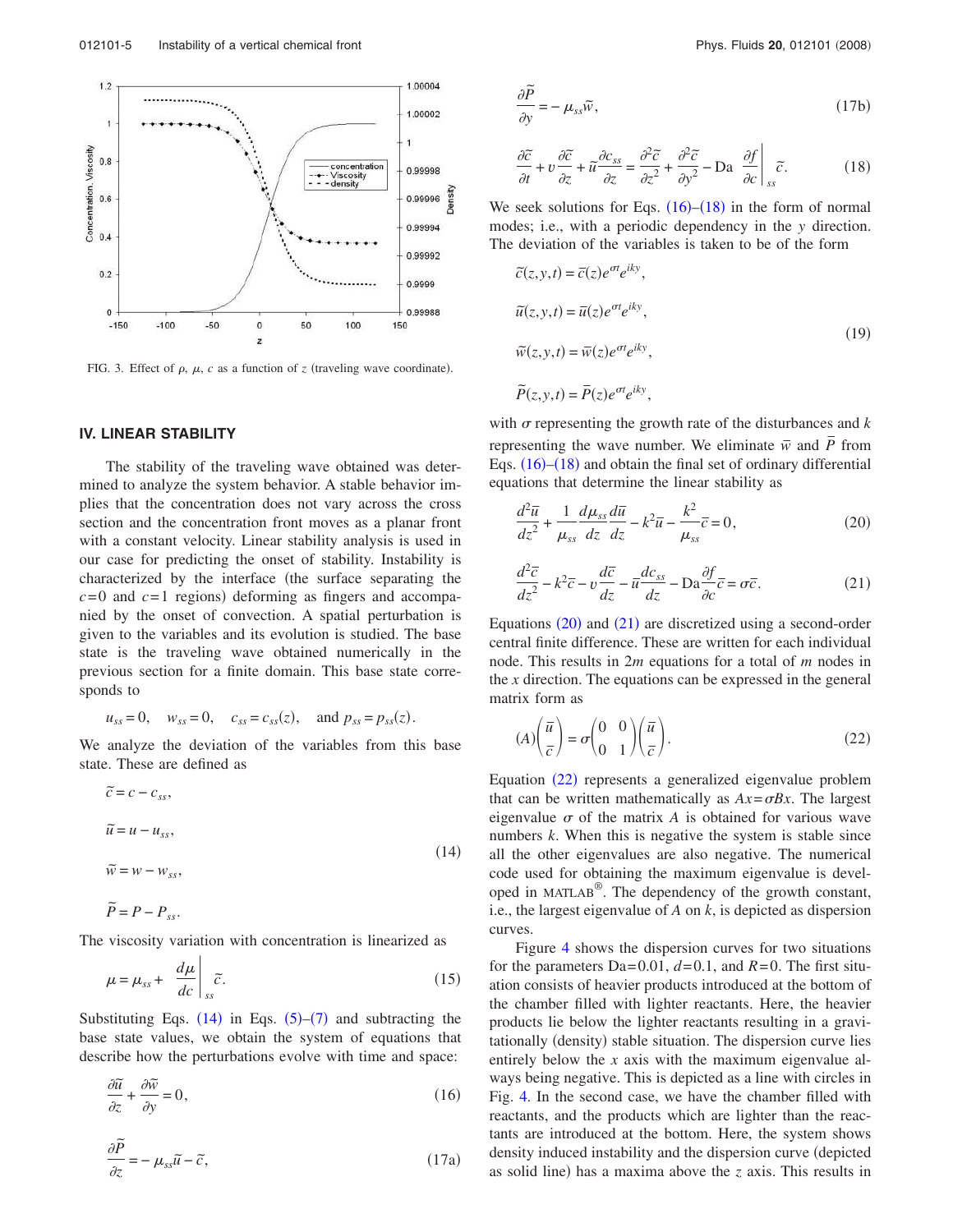

FIG. 4. Density stable and unstable reaction fronts for Da=0.01, *R*=0, and *d*=0.1. Line with circles represents stable and "—" represents unstable.

an unstable flow where we see fingering patterns. The maximum of the growth constant  $\sigma$  occurs for  $k=0.043$ , and this wave number determines the reciprocal of the wavelength of the spatial pattern observed when instability is initiated. The numerical calculation of the unstable and stable dispersion curves is carried out by means of changing the term  $-k^2/\mu_{ss}\bar{c}$ to  $+k^2/\mu_{ss}\bar{c}$  in Eq. (20). This term arises due to the gravity part in the *x* component of Darcy's law. This occurs because in the density unstable situation  $\rho_0 > \rho_1$  and both Ra and *U* are positive, as defined in the paragraph after Eq. (4). For the density stable situation, we need to define  $\Delta \rho$  as  $(\rho_1-\rho_0)/\rho_0$ , so as to keep *U* and Ra positive. Figure 5(a) shows the effect of Da and *R* on the dispersion curve when a heavy reactant solution lies above the lighter product solution  $(\rho_0 > \rho_1)$ . Here, the system shows a density induced instability. The interface of the traveling front moves upward at a velocity dependent on Da and *d*. An increase in Da for a fixed *R* results in an increase in the growth rate and the dispersion curve is shifted upwards. An increase in Da physically implies that the reaction rate dominates diffusion and convection. A large value of Da decreases the stabilization effect caused by diffusion. The traveling wave becomes sharp with an increase in Da. The wavelength of the fingers is reduced with an increase in Da as the maxima of the dispersion curve moves to the right. The results for the constant viscosity fluid  $(R=0)$  were reproduced for the same set of parameters as was used by De Wit. $16$  The effect of the parameter Da on the dispersion curve is similar to the trends already observed by other researchers.<sup>16</sup> There, the viscosity was taken to be constant and the density was assumed to vary linearly with concentration. In the present work we use the same functional representation for density, but viscosity is assumed to depend on the concentration of the products through an exponential relationship. The incorporation of the viscosity dependency on concentration does not affect the chemical kinetics. Consequently the effect of Da and *d* on the dispersion curves are similar to that observed previously.<sup>16</sup> Figure  $5(a)$  also depicts the effect of parameter *R* on the stability of the system. It is seen that as *R* increases from 0 to 1, the system becomes more unstable.  $R>0$  im-



FIG. 5. Dispersion curve showing the variation of growth constant on wave number. (a) Effect of Da for  $R=0$  and  $R=1$ . (b) Effect of  $R$ .

plies that the front moves from low viscosity to high viscosity region.

Figure  $5(b)$  shows how the stability of the interface depends on the mobility ratio *R* for Da=0.01 and *d*=0.1. The results are for a gravitationally unstable situation where the lighter products invade the heavier reactants from the bottom. The interface keeps moving upward and exhibits fingering when the viscosity is independent of concentration; i.e., when  $R=0$ . When  $R=1$ , the viscosity of the products is lower than that of the reactant. Consequently, the lower viscous fluid invades the higher viscous fluid and this serves to make the system more unstable. The dispersion curve shifts upwards for  $R > 0$ . For  $R < 0$ , the curve starts shifting downward and we observe that for *R*=−5, the dispersion curve is completely below the *x* axis. Here, the increase in viscosity of the products stabilizes the density unstable system entirely. The hydrodynamics is strongly affected here by the introduction of viscosity dependency on concentration and this is seen in the shift of the dispersion curves with the parameter *R*.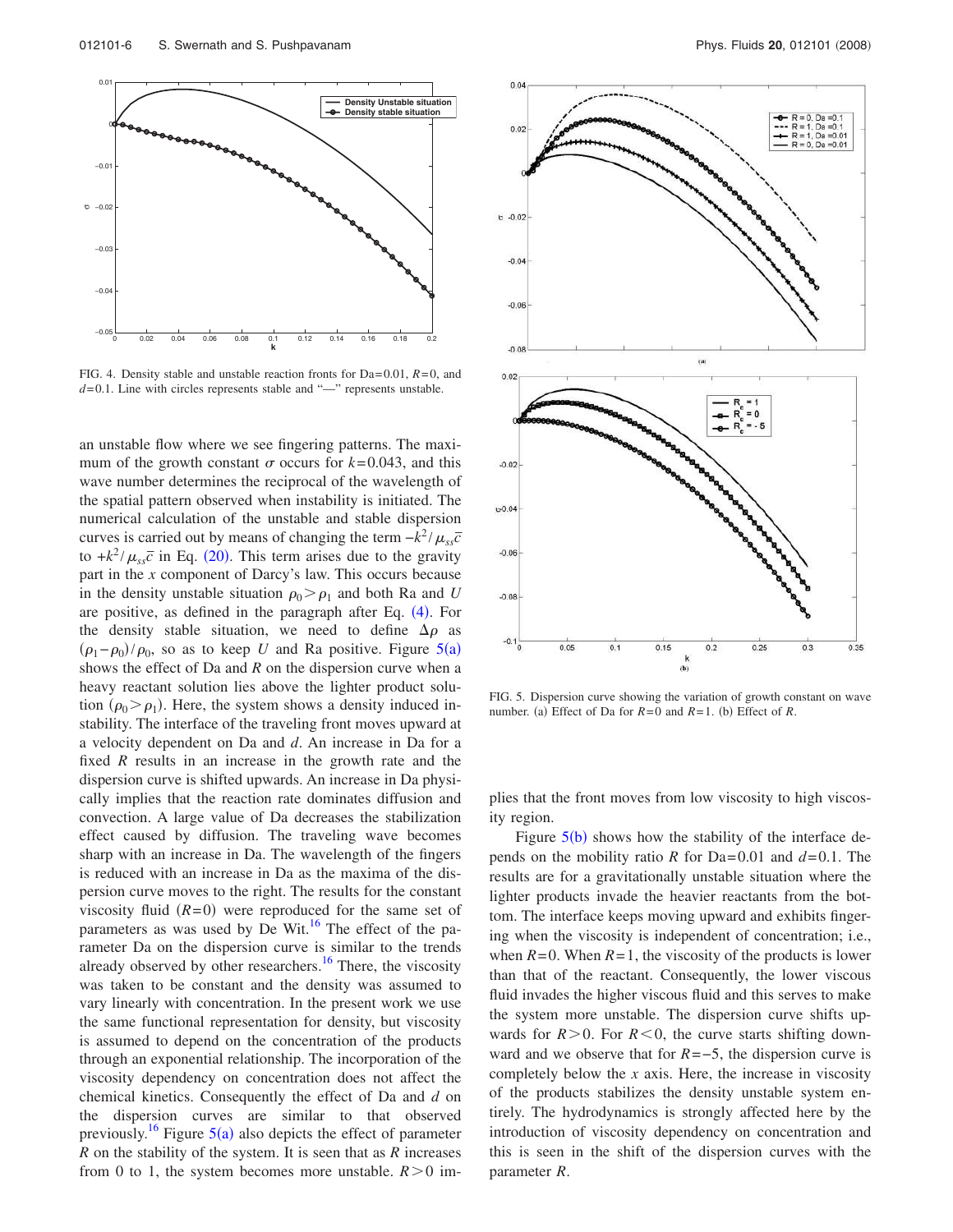

FIG. 6. Nonlinear simulation showing the variation of growth constant on wave number. (a) Density unstable flow and (b) density stable flow.

#### **V. NONLINEAR SIMULATION**

To verify the predictions of the linear stability analysis, we have also simulated the nonlinear system dynamically. A finite difference scheme was used for the simulation of Eqs.  $(8)$  and  $(9)$ . All the simulations are carried out for Ra=512 and *A*=2 unless otherwise mentioned. The grid size chosen is  $256 \times 128$  with 256 rows along the vertical direction  $(x$  direction) and 128 along the  $y$  direction. This results in a uniform grid spacing of four units in both the directions. This grid spacing was arrived at after a grid independence study was carried out.

The equations are solved using a second-order central finite differencing scheme in space. The discretization used is Forward in Time Central in Space (FTCS). Nonlinear simulations are used to predict the long term dynamics. The various steps in the numerical algorithm for the simulation of Eqs.  $(8)$  and  $(9)$  are outlined below.

 $(1)$ Equation  $(9)$  is integrated numerically to calculate  $c(t+\Delta t)$  at each and every grid point using the values of  $\psi(t)$  and  $c(t)$  at the earlier time instant.





FIG. 8. Nonlinear simulation results showing the concentration contours  $(0.1-0.3)$  illustrating the effect of Da for  $R=1$ ,  $d=0.1$ ,  $t=500$  s, Ra=512. (a)  $Da = 0.01$  and (b)  $Da = 0.1$ .

- $(2)$ The known  $\psi(t)$  and  $c(t+\Delta t)$  are used for evaluating the terms occurring on the right-hand side of Eq.  $(8)$ and the Laplacian of  $\psi(t+\Delta t)$  is determined on the left-hand side. The variable  $\psi(t+\Delta t)$  is iterated using a point-by-point scheme until the convergence of  $\psi$  is assured.
- $(3)$  $c(t+\Delta t)$  is recalculated in Eq. (9) using the estimated value of  $\psi(t+\Delta t)$ .
- $(4)$  These steps are repeated until we have convergence of *c* and  $\psi$  for the time step.
- $(5)$ We then proceed to the next time step.

The nonlinear dynamics of the fluid interface is analyzed by simulating the system for several combinations of parameters. The initial stages of the interfacial dynamics obtained are compared with the linear stability predictions. Figures  $6(a)$  and  $6(b)$  show the nonlinear simulation prediction for the cases where the heavier liquid is at the top and bottom, respectively. Figure  $6(a)$  depicts the arrangement where the system shows instability. Here, the lighter product solution



FIG. 7. Nonlinear simulation results showing the time evolution of concentration contours  $(0.1-0.3)$  for unstable displacement for  $R=1$ ,  $Da=0.01$ ,  $d=0.1$ ,  $Ra = 512$ . (a) Time=100 s, (b) time=500 s, and (c)  $time=1200$  s.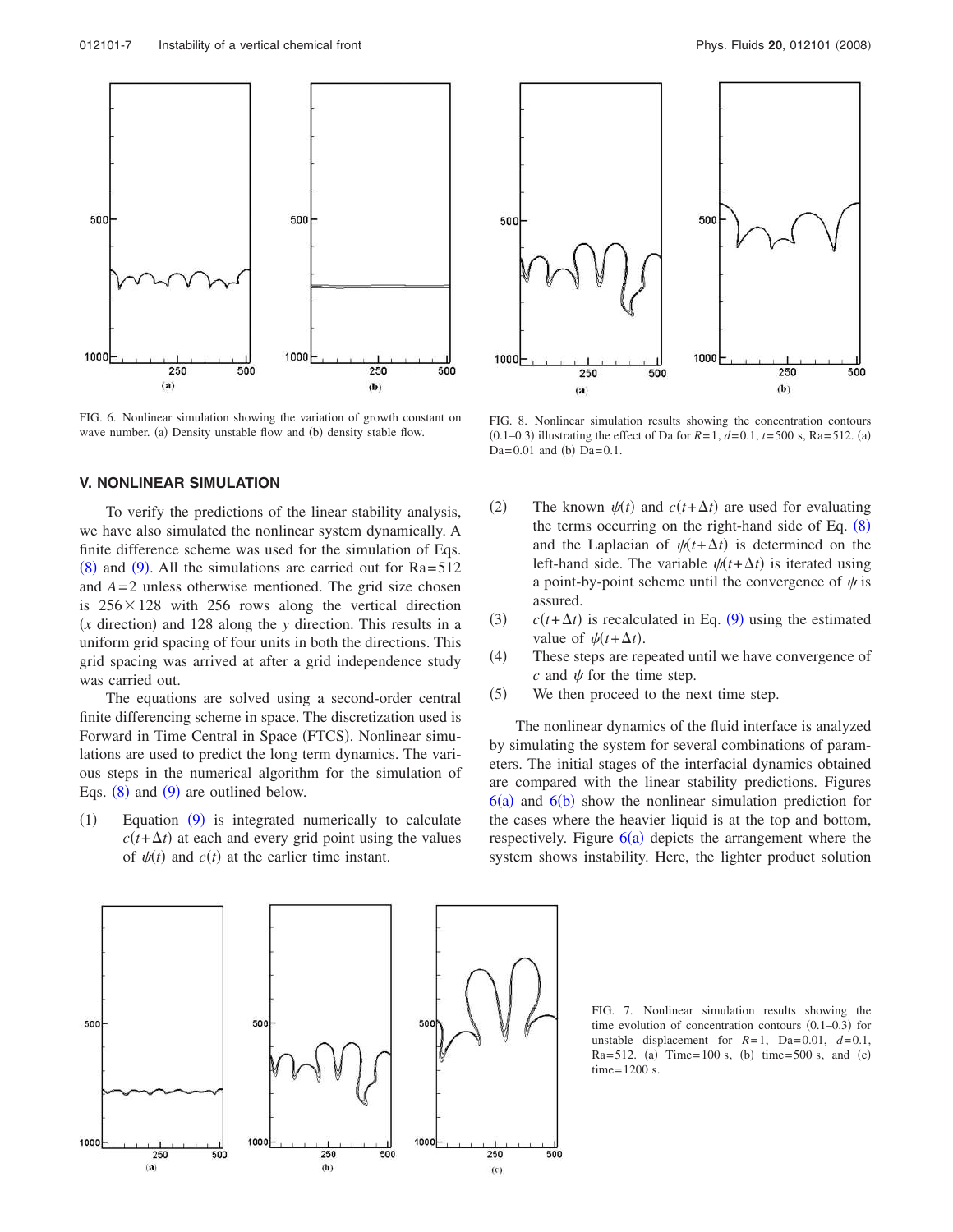

FIG. 9. Nonlinear simulation results showing the concentration contours  $(0.1-0.3)$  for the effect of viscosity on density instability when lighter products are injected at the bottom for Ra=512, Da=0.01, *d*=0.1, *t*=300 s. (a)  $R=1$ , (b)  $R=0$ , and (c)  $R=-5$ .

from the bottom invades the heavier reactant solution at the top resulting in a fingered interface. When the heavier solution lies below the lighter solution, the system shows a stable planar interface represented by Fig. 6(b). This situation corresponds to a heavier product solution invading the lighter reactant solution on top. These nonlinear simulation predictions are in agreement with the results of the linear stability analysis of Fig. 4. The effect of viscosity dependence on concentration was neglected in these simulations; i.e., we take  $R=0$ . The time evolution of the stable front shows that it always remains stable. Figures  $7(a)$ – $7(c)$  show the time evolution profiles when both density and viscosity have a destabilization effect  $(R=1)$ . For low times  $(t=100 \text{ s})$  the interface is not deformed significantly, but at a later time instant  $(t=500 \text{ s})$  distinct fingers are visible. This is in contrast to Fig.  $6(b)$ , where the interface or reaction front keeps moving as a stable planar front at extremely large time instants also. As we evolve in time, when the system is unstable the fingers merge and the number of fingers gets reduced; at large times, just three fingers are obtained [Fig.  $7(c)$ ]. For even larger times, these merge to yield a single dominant finger. This is a characteristic of the nonlinear dynamics at large times, which leads to the decrease in the number of fingers as time evolves.

Figures  $8(a)$  and  $8(b)$  discuss the effect of Da on the interface shape for  $R=1$ ,  $d=0.1$  at a time instant of 500 s. An increase in Da leads to faster moving fronts. Here, as the velocity of the traveling wave is proportional to  $\sqrt{Da}$ , the average interface position has moved further upwards for the higher Da for the same time instant. The nonlinear simulations confirm the critical wave number predictions of the linearized stability analysis at early time instants. Instability is predicted by the linear stability analysis for these parameters [see Fig.  $5(a)$ ] and these have been confirmed by the nonlinear simulations.

Figures  $9(a) - 9(c)$  depict the concentration contours for a gravitationally unstable situation. Here, the lighter liquid is placed below a heavier one and hence the effects of gravity tend to destabilize the interface. Figure  $9(a)$  shows the fingering trends when  $R > 0$ . Here, the lighter fluid is less viscous than the heavier more viscous fluid. Figure  $9(b)$  shows the chemically driven density fingering. Here, no viscosity gradient is present. Figure  $9(c)$  shows how the viscosity dependence on concentration  $(R<0)$  can stabilize an interface, which is gravitationally unstable. The stabilization of the front is achieved by a large negative *R*. This continues to be stable with progress in time. In the case of an unstable inter-



FIG. 10. Nonlinear simulation results showing the concentration contours  $(0.1-0.3)$  illustrating the effect of Ra for  $R=1$ , Da=0.01,  $d=0.1$ , and  $t=400$  s. (a)  $Ra = 256$ , (b)  $Ra = 512$ , and (c)  $Ra = 768$ .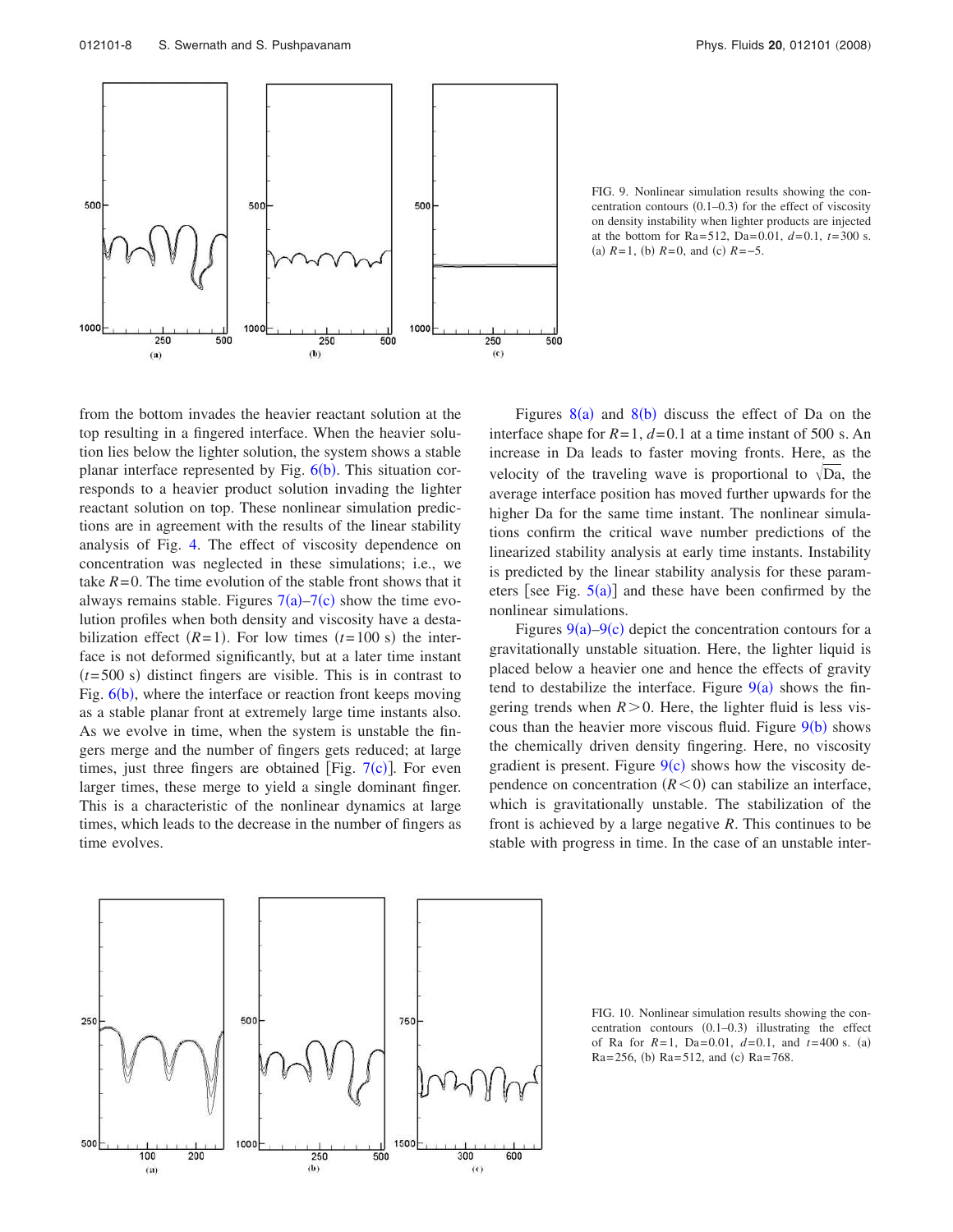

FIG. 11. Dispersion curve showing the variation of growth constant on wave number when heavier products are introduced at the top of the chamber for different mobility ratios with Da=0.01 and *d*=0.1.

face the number of fingers is more when *R*=0. The amplitude of the disturbance, however, is more for  $R=1$  as both density and viscosity have a destabilizing effect. They increase the amplitude of the disturbance by acting in tandem. These results from the nonlinear simulations confirm the predictions from the linear stability analysis [Fig.  $5(b)$ ].

Figure 10 shows the contour plots of concentration for three different Rayleigh numbers. An increase in Ra physically implies that the system becomes larger. The dimensionless width of the system as well as length of the system is increased proportionately here (because the aspect ratio *A* is constant). More fingers are observed for larger Ra. Thus, if we examine Fig.  $10(b)$  we see that the number of fingers is almost double that in Fig.  $10(a)$ . The wavelength of the spatial structures observed is independent of Ra for *R*=1.

So far, we have analyzed the system for the case where the products are injected at the bottom to initiate the reaction. The system is gravitationally unstable when the lighter products invade the heavier reactants. This can be stabilized only for  $R \le 0$  (if the products are more viscous than the reactants). Since in general a more dense liquid has a higher viscosity, stabilization of an unstable system would be difficult to attain for the case of injection of the products at the bottom. We now consider the situation where the product is introduced at the top to initiate the reaction.

We consider the gravitationally unstable situation where the product density is higher than the reactant density. The traveling wave generated now moves along the positive *x* axis. Hence, *v* in Eq. (21) is replaced by  $-v$  for the present case.

The resulting equations, which determine the linear stability, are modified to

$$
\frac{d^2\overline{u}}{dz^2} + \frac{1}{\mu_{ss}} \frac{d\mu_{ss}}{dz} \frac{d\overline{u}}{dz} - k^2 \overline{u} + \frac{k^2}{\mu_{ss}} \overline{c} = 0, \qquad (23)
$$

$$
\frac{d^2\overline{c}}{dz^2} - k^2\overline{c} + v\frac{d\overline{c}}{dz} - \overline{u}\frac{dc_{ss}}{dz} - Da\frac{\partial f}{\partial c}\overline{c} = \sigma\overline{c}.
$$
 (24)

Now, when the product density is higher than the reactant density, we have a gravitationally unstable situation and hence a fingered interface is observed. The results of the linear stability analysis are shown in the form of dispersion curves in Fig. 11. Here we show these curves for three different values of the parameter *R*. For *R*=0, the dispersion curve lies partially above the *x* axis, and this confirms the gravitational instability of the system. For  $R>0$ , a heavier less viscous fluid invades a lighter more viscous fluid. This amplifies the disturbance and this is reflected in the dispersion curve moving upward. We observe that for *R*=−5, the dispersion curve is completely below the *x* axis and hence the gravitationally unstable system is stabilized. The change in direction is incorporated in the nonlinear simulations by changing the characteristic velocity from *U* to −*U*. Figure 12 depicts the results of nonlinear simulations when the product is injected at the top. For  $R=1$ , both viscosity and density tend to destabilize the interface (the products on top are heavier and less viscous). The fingers observed are distinct. When  $R=0$ , only gravity induces instability and this results in the fingers being less prominent as compared to the case *R*=1. For *R*=−5, the heavier product is more viscous than the lighter reactant. The higher viscosity of the product is a stabilizing influence, while the higher density of the product is a destabilizing influence. Here, the former dominates over

500 500 500 1000 1000 1000 250 500 250 500 250 500  $(a)$  $\mathbf{b}$ 

FIG. 12. Nonlinear simulation results showing the concentration contours  $(0.1-0.3)$ , the effect of viscosity dependent on concentration on density instability when heavier products introduced at the top. The parameters were maintained at Ra=512, Da=0.01, *d*=0.1, and  $t=400$  s. (a)  $R=1$ , (b)  $R=0$ , and (c)  $R=-5$ .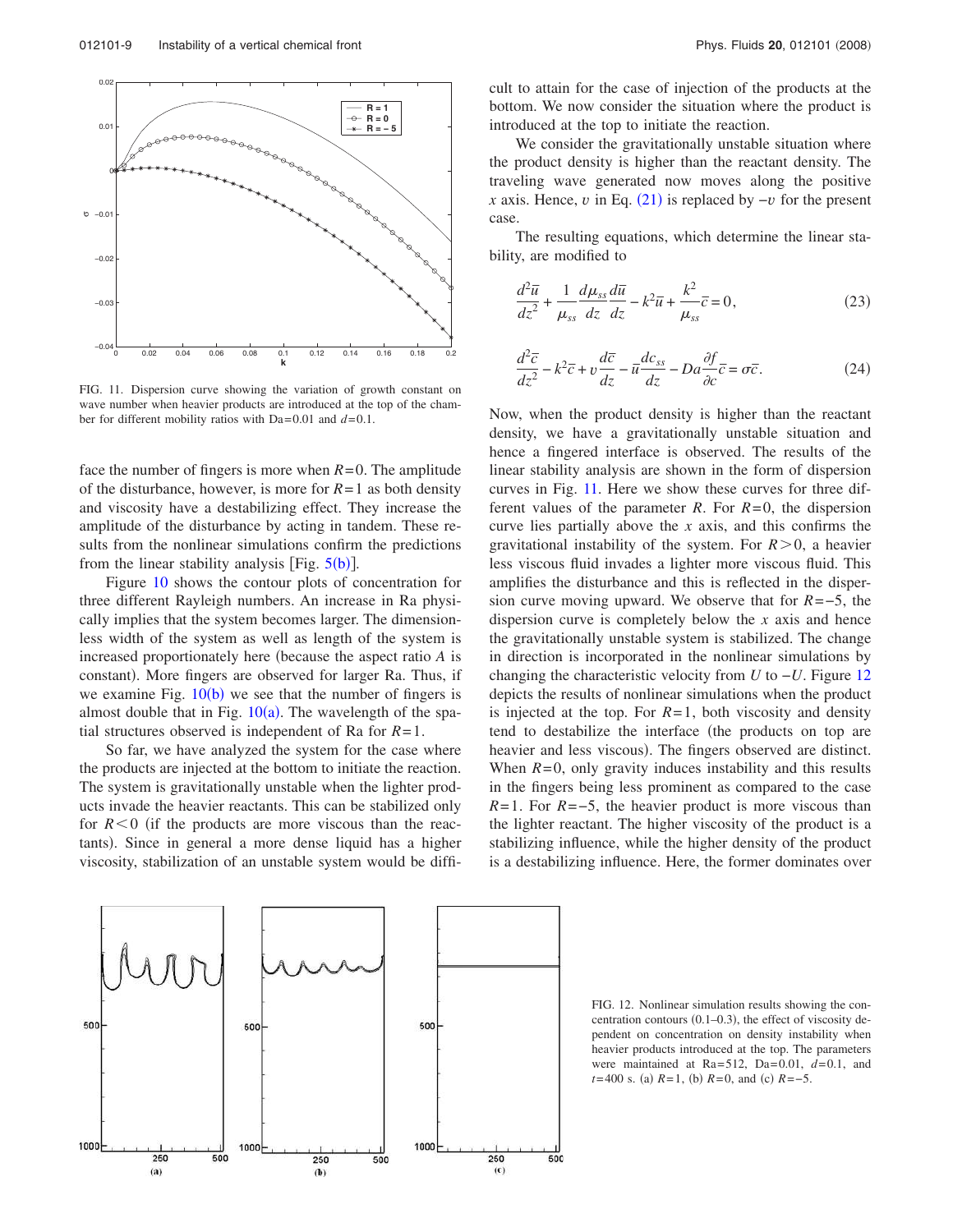the latter and the interface of the system remains flat, as can be seen in Fig.  $12(c)$ . The results from the nonlinear simulations of Fig. 12 validate the predictions of the linear stability of Fig. 11.

#### **VI. SUMMARY AND CONCLUSIONS**

In this work we have analyzed the stability of the interface in miscible displacement in a vertical column. The column is filled with a reactant fluid and we introduce products to initiate an autocatalytic reaction at one end. The interface, i.e., the reaction front, moves up, as the reaction proceeds, in the form of a traveling wave.

We have analyzed the system when both viscosity and density of the fluid vary with concentration. We show that when the system exhibits a density induced instability viscosity dependency of the fluids on concentration can have a stabilizing effect or can amplify the destabilizing effect. When the front travels upward, and the density of the product is lower than that of the reactant, the system is gravitationally unstable. In this case we have shown that when the viscosity of the product is larger than that of the reactant the interface can be stabilized. However, when the product viscosity is lower than the reactant viscosity, the disturbance gets amplified further. The role of the effect of viscosity on stability was found to be independent of the direction of the traveling wave. The effect of kinetic parameters Da and *d* on the dispersion curve were found to be similar to the case where viscosity was assumed a constant.

- <sup>1</sup>S. Hill, "Channeling in packed columns," Chem. Eng. Sci. 1, 247 (1952). <sup>2</sup>D. W. Peaceman and H. H. Rachford, "Numerical calculation of multidimensional miscible displacement," SPE J. 2, 327 (1962).
- <sup>3</sup>M. A. Christie and D. J. Bond, "Detailed simulation of unstable processes in miscible flooding," SPE Reservoir Eng. 1, 514 (1987).
- <sup>4</sup>C. T. Tan and G. M. Homsy, "Simulation of nonlinear viscous fingering in miscible displacement," Phys. Fluids 31, 1330 (1988).
- <sup>5</sup>C. T. Tan and G. M. Homsy, "Stability of miscible displacements in porous media: Rectilinear flow," Phys. Fluids 29, 3549 (1986).
- <sup>6</sup>G. M. Homsy, "Viscous fingering in porous media," Annu. Rev. Fluid Mech. 19, 271 (1987).
- ${}^{7}$ A. De Wit and G. M. Homsy, "Viscous fingering in reaction-diffusion systems," J. Chem. Phys. 110, 8663 (1999).
- <sup>8</sup>A. De Wit and G. M. Homsy, "Nonlinear interactions of chemical reactions and viscous fingering in porous media," Phys. Fluids 11, 949 (1999). 9 I. Epstein and J. Pojman, *An Introduction to Nonlinear Chemical Dynam-*
- ics (Oxford University Press, Oxford, 1998). <sup>10</sup>M. Böckmann and S. C. Müller, "Coarsening in the buoyancy-driven in-
- stability of a reaction diffusion front," Phys. Rev. E 70, 046302 (2004). <sup>11</sup>M. Böckmann and S. C. Müller, "Growth rates of the buoyancy-driven
- instability of an autocatalytic reaction front in a narrow cell," Phys. Rev. Lett. **85**, 2506 (2000).
- $12$ M. R. Carey, S. W. Morris, and P. Kolodner, "Convective fingering of an autocatalytic reaction front," Phys. Rev. E 53, 6012 (1996).
- <sup>13</sup>D. A. Vasquez, J. W. Wilder, and B. F. Edwards, "Hydrodynamic instability of chemical waves," J. Chem. Phys. 98, 2138 (1993).
- <sup>14</sup>R. Demuth and E. Meiburg, "Chemical fronts in Hele-Shaw cells: Linear stability analysis based on the three-dimensional stokes equations." Phys. Fluids 15, 597 (2003).
- <sup>15</sup>J. Huang, D. A. Vasquez, B. F. Edwards, and P. Kolodner, "Onset of convection for autocatalytic reaction fronts in a vertical slab," Phys. Rev. E 48, 4378 (1993).
- <sup>16</sup>A. De Wit, "Fingering of chemical fronts in porous media," Phys. Rev. Lett. 87, 054502 (2001).
- <sup>17</sup>D. Vasquez, J. Wilder, and B. Edwards, "Wave propagation in Hele-Shaw cells and porous media," J. Chem. Phys. **104**, 9926 (1996).
- <sup>18</sup>J. Martin, N. Rakotomalala, D. Salin, and M. Böckmann, "Buoyancy driven instability of an autocatalytic reaction front in a Hele-Shaw cell," Phys. Rev. E 65, 051605 (2002).
- <sup>19</sup>J. Zhu, "A numerical study of chemical front propagation in a Hele-Shaw flow under buoyancy effects," Phys. Fluids 10, 775 (1998).
- <sup>20</sup>B. F. Edwards, J. W. Wilder, and K. Showalter, "Onset of convection for autocatalytic reaction fronts: Laterally unbounded system," Phys. Rev. A 43, 749 (1991).
- <sup>21</sup> J. D. Murray, *Mathematical Biology* (Springer, Berlin, 1989).
- <sup>22</sup>A. Saul and K. Showalter, *Oscillations and Traveling Waves in Chemical* Systems (Wiley, New York, 1985).
- <sup>23</sup>J. Yang, A. D'Onofrio, S. Kalliadasis, and A. DeWit, "Rayleigh–Taylor instability of reaction-diffusion acidity fronts," J. Chem. Phys. **117**, 9395  $(2002).$
- <sup>24</sup>B. McCaughney, J. A. Pojman, C. Simmons, and V. A. Volpert, "The effect of convection on a propagating front with a liquid product: Comparison of theory and experiments," Chaos 8, 520 (1998).
- $25\text{ J}$ . A. Pojman, V. M. Ilyashenko, and A. M. Khan, "Free-radical frontal plymerization: self-propogating thermal reaction waves," J. Chem. Soc., Faraday Trans. 92, 2824 (1996).
- <sup>26</sup>J. A. Pojman, W. W. West, and J. Simmons, "Propagating fronts of polymerization in the physical chemistry laboratory," J. Chem. Educ. **74**, 727  $(1997).$
- $27P$ . M. Goldfeder, V. A. Volpert, V. M. Ilyashenko, A. M. Khan, J. A. Pojman, and S. E. Solovyov, "Mathematical modeling of free-radical polymerization fronts," J. Phys. Chem. B 101, 3474 (1997).
- <sup>28</sup>S. Kalliadasis, J. Yang, and A. De Wit, "Fingering instabilities of exothermic reaction-diffusion fronts," Phys. Fluids 16, 1395 (2004).
- <sup>29</sup>T. Bansagi, Jr., D. Horvath, A. Toth, J. Yang, S. Kalliadasis, and A. De Wit, "Density fingering of an exothermic autocatalytic reaction," Phys. Rev. E 68, 055301(R) (2003).
- <sup>30</sup>J. D'Hernoncourt, S. Kalliadasis, and A. De Wit, "Fingering of exothermic reaction-diffusion fronts in Hele-Shaw cells with conducting walls," J. Chem. Phys. 123, 234503 (2005).
- <sup>31</sup>A. De Wit, "Miscible density fingering of chemical fronts in porous media: Nonlinear simulations," Phys. Fluids 16, 163 (2004).
- <sup>32</sup>A. De Wit, P. De Kepper, K. Benyaich, G. Dewel, and P. Borckmans, "Hydrodynamical instability of spatially extended bistable chemical systems," Chem. Eng. Sci. 58, 4823 (2003).
- <sup>33</sup>J. Fernandez, P. Kurowski, P. Petitjeans, and E. Meiburg, "Density-driven unstable flows of miscible fluids in a Hele-Shaw cell," J. Fluid Mech. **451**, 239 (2002).
- <sup>34</sup>F. Graf, E. Meiburg, and C. Härtel, "Density-driven instabilities of miscible fluids in a Hele-Shaw cell: Linear stability analysis of the three dimensional stokes equation," J. Fluid Mech. 451, 261 (2002).